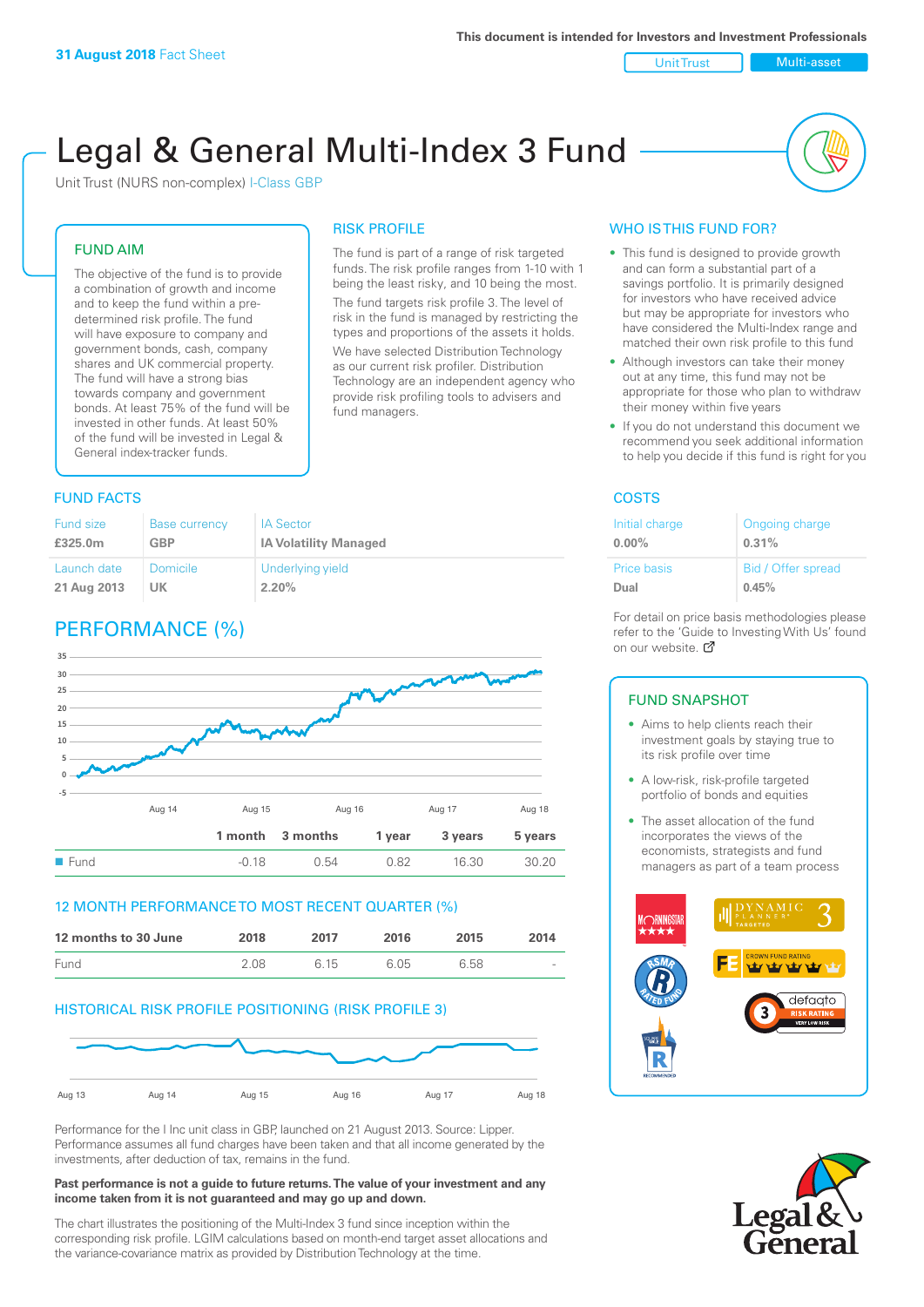# Legal & General Multi-Index 3 Fund

Unit Trust (NURS non-complex) I-Class GBP

## PORTFOLIO BREAKDOWN

All data source LGIM unless otherwise stated. Totals may not sum due to rounding.





#### FUND MANAGERS

The fund managers have responsibility for managing the multi-index fund range. They are part of the Multi-Asset Funds (MAF) team in LGIM. This team focuses on designing and managing multi-asset funds that are tailored to match the specific objectives of various client types. The team sits within a wider Asset Allocation team which combines both depth of experience with a broad range of expertise from different fields, including fund management, investment consulting and risk management roles.

# TOP 10 HOLDINGS (%)

| L&G Global Inflation Linked Bond Index Fund            | 11.0 |
|--------------------------------------------------------|------|
| L&G All Stocks Gilt Index Trust                        | 9.2  |
| L&G Sterling Corporate Bond Index Fund                 | 8.8  |
| <b>LGIM Sterling Liquidity Fund Class 1</b>            | 8.1  |
| L&G Short Dated Sterling Corporate Bond Index Fund     | 7.4  |
| <b>LGIM Global Corporate Bond Fund</b>                 | 6.7  |
| L&G Emerging Markets Government Bond (US\$) Index Fund | 5.7  |
| L&G US Index Trust                                     | 4.7  |
| <b>L&amp;G UK Property Fund</b>                        | 4.3  |
| L&G UK Index Trust                                     | 4.1  |